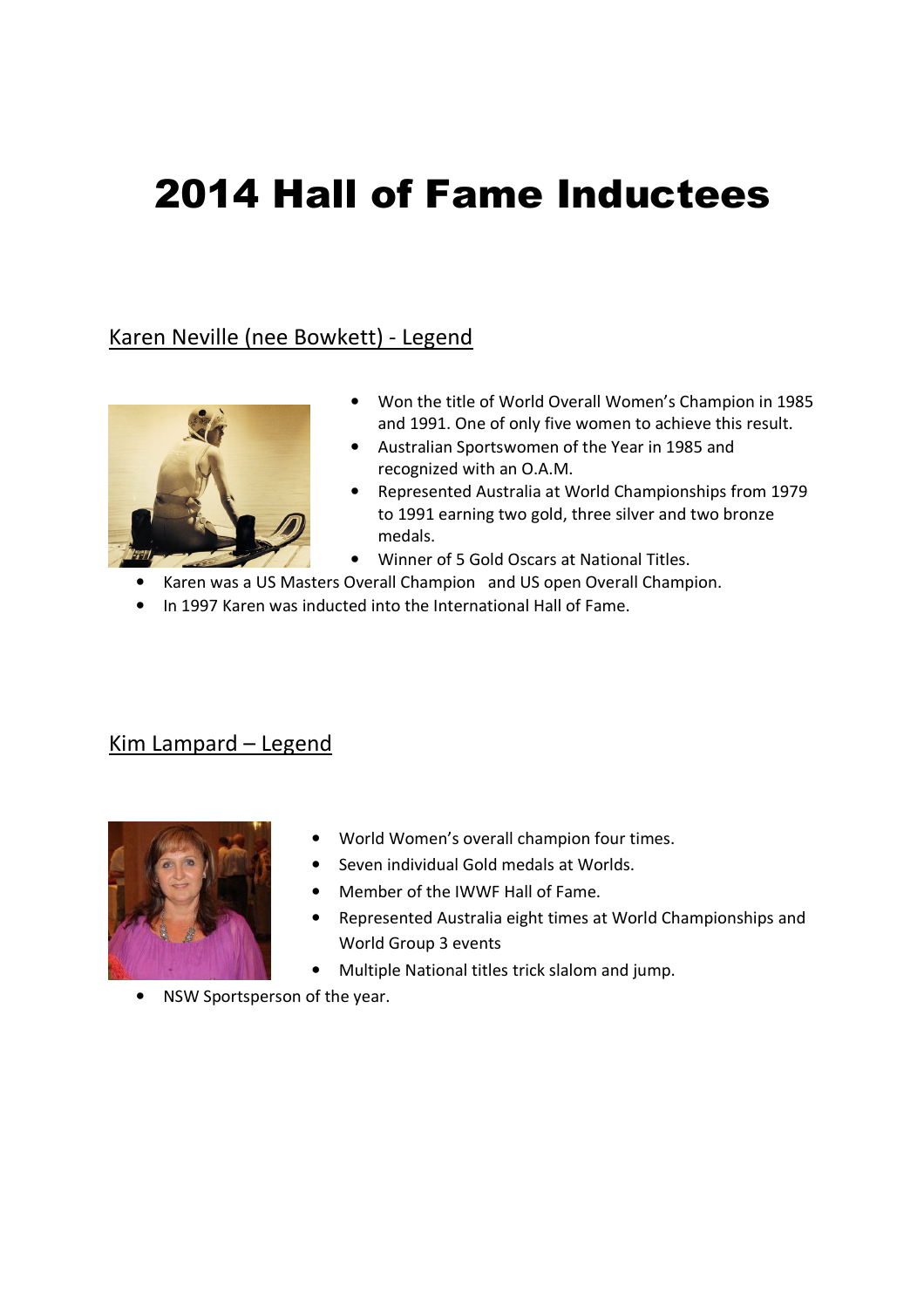#### John Pennay



- 1994 World Overall and Trick Champion
- 1991-2, 1994, 1998 Australian Overall National Champion
- Represented Australia six times at Worlds
- World Medals 2 gold, 9 silver and 2 bronze
- Ranked No 1 in World 1992-3-4-5
- Current holder of Australian Men's Trick record

## Colin Faulkner



- Australian Champion seven times
- Broke Australian Jump, Slalom and Trick record
- Australian Team Member 1965 71
- Broke World Slalom record in 1966
- Australian Overall winner in 1967
- Two time Silver medal for slalom at Worlds.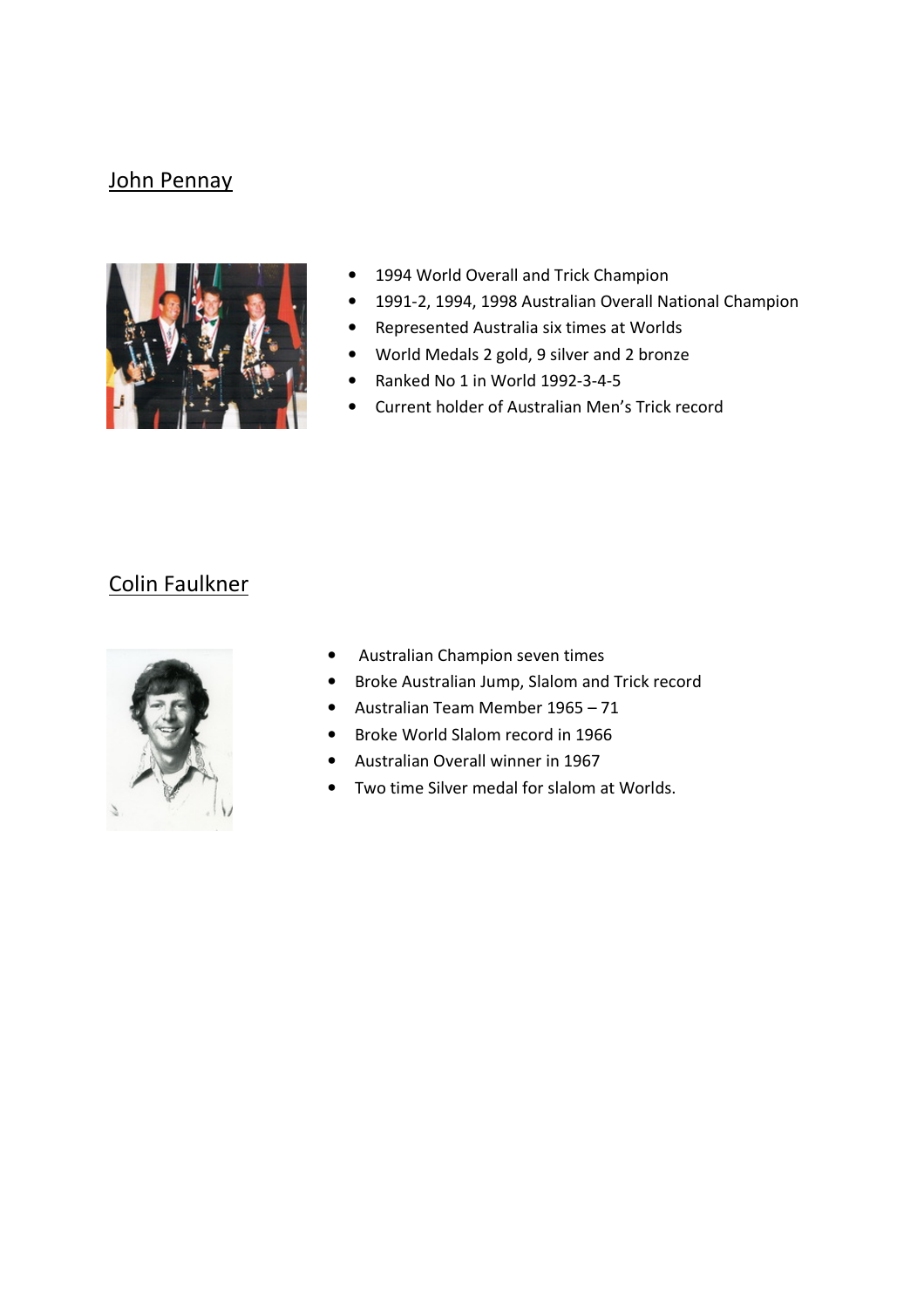# Stephen Simmonds



- In February 1981, at the age of six, his right leg was amputated below the knee after a car knocked him off his bike
- Multiple Australian Titles and Records
- Attended 5 World Championships with a total of 11 Gold medals and 7 World Records
- Skied in able bodied Australian Nationals winning two silver medals in 1997
- Queen Elizabeth II instituted an Australian medal in 2000 recognizing Steve's sporting achievements



#### Fran Hynes

- Key organizer of the Moomba Masters
- Life Member of the AWSA / AWWF
- Chief Judge of major Ski Race event including 2011 Worlds Queensland
- IWWF World rated Judge
- Longest serving Secretary of VWSA 1971- 2014

#### Pat Cooper



- President of NSW Water Ski Association
- Chairperson Ski Race Australia
- Hall of Fame member of the AAO Region
- Administration background at IWWF level
- Ski Racing Chief Judge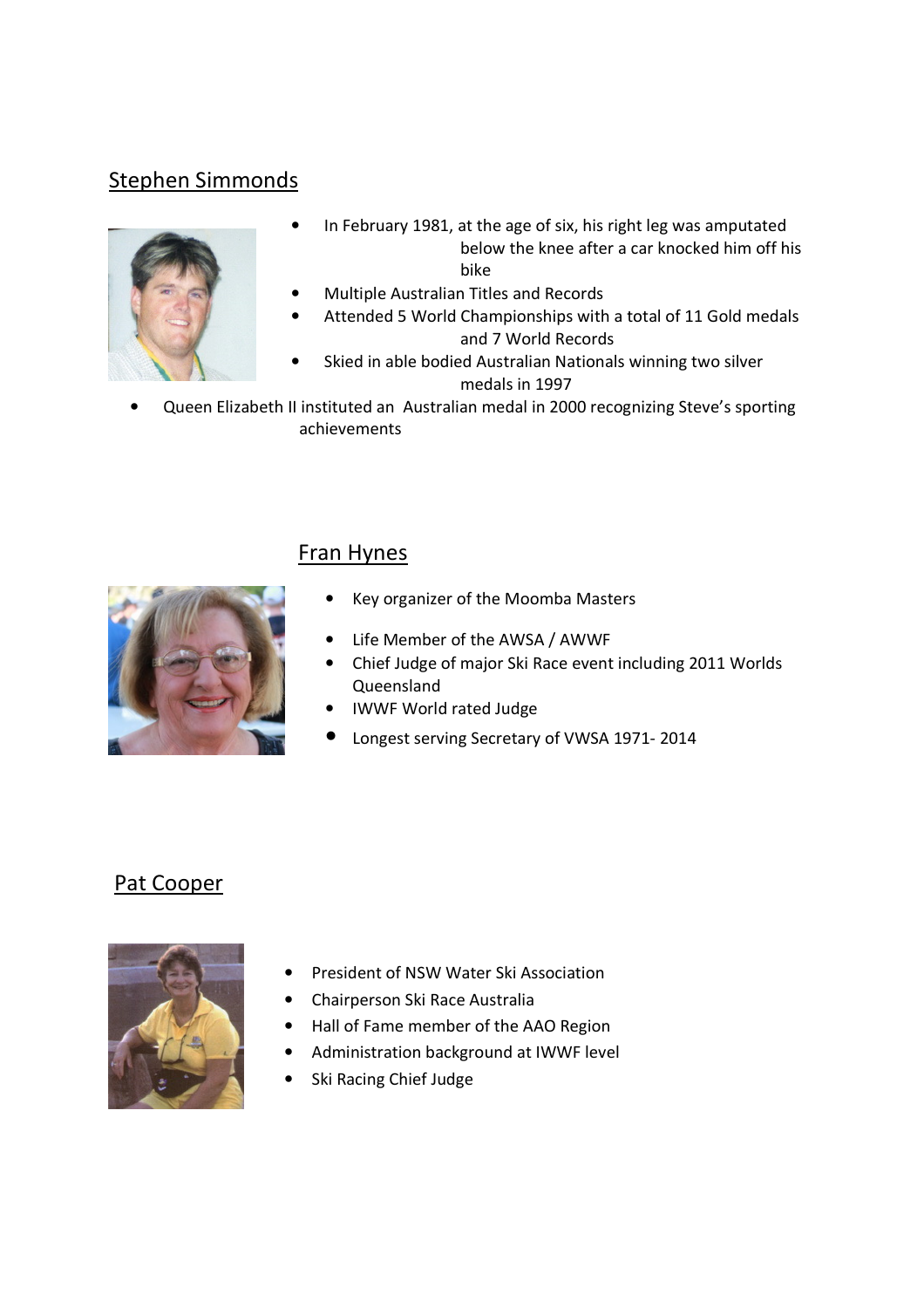### Geoff Burgess



- 1975 Australian Open Ski Race Champion
- Foundation President of Disabled Waterski Australia
- Five times World Disabled Champion
- Fifteen Gold Medals at World Championships
- Mentoring role for young Disabled Skiers
- Three World Records Trick, Slalom and Jump

# Toni Neville



- Four times World Jump record holder.
- World Ski Fly record holder 2000.
- First female to jump over 200 feet.
- World and Australian Slalom Record holder.
- Australian Slalom Champion 1997.
- Represented Australia at Worlds six times.

#### Norm Moore



- Tried to hold the boat straight with superstar Mark Beretta on back
- Official Driver for Victoria 1977 1996
- National Chief Driver 1978 1996
- Moomba driver 20 conservative years
- Chief Driver Junior Worlds in Melbourne, France, London and Singapore
- Initiated boat testing in Australia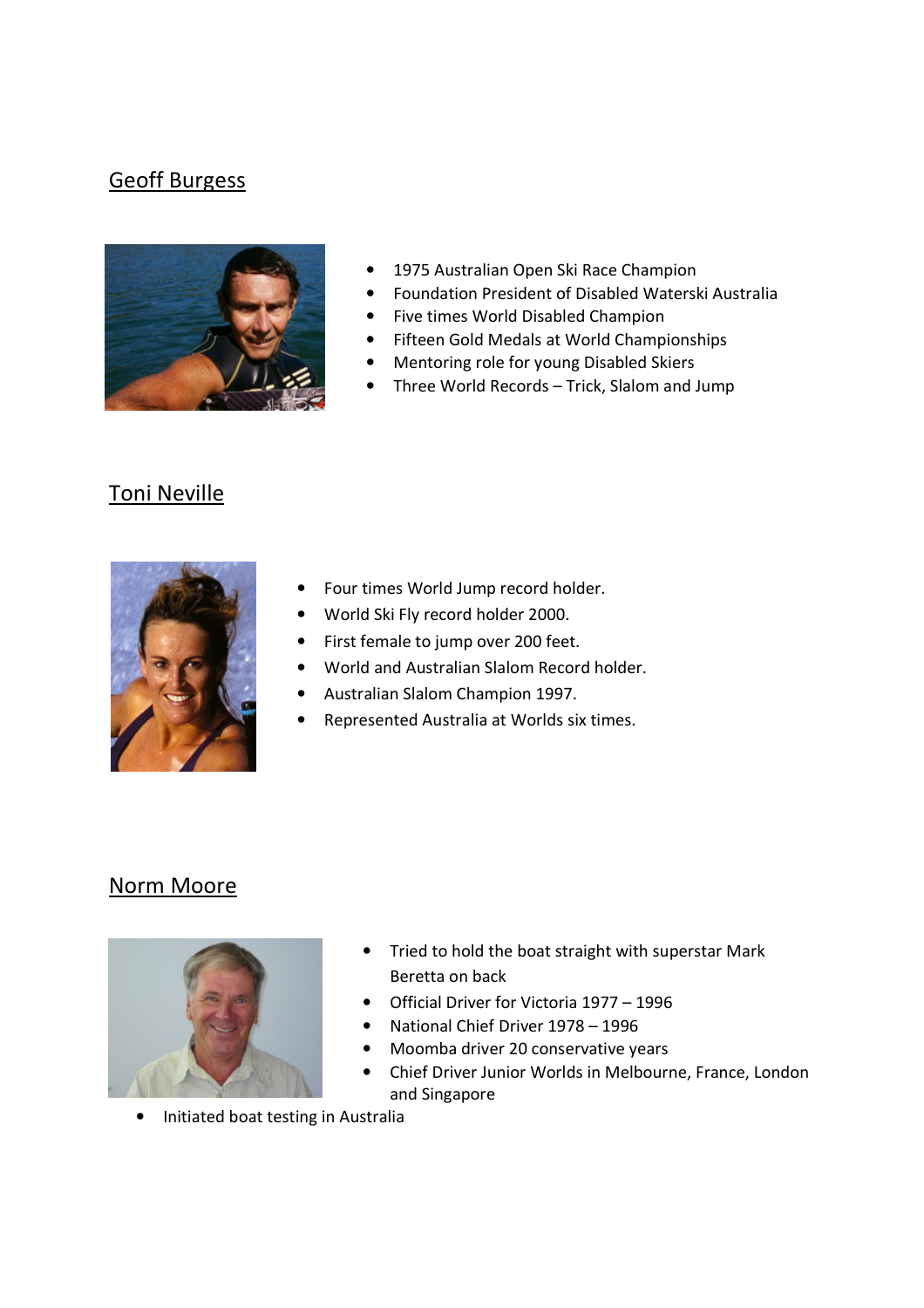#### John Stekelenburg



- Represented Australia at three World Championships
- World Open Men's Trick champion at age of 16
- World Medals  $-17$  individual medals
- Two times Men's National Champion
- World Record Holder Trick, Slalom and Starts

#### George Birch



- Key organizer of Moomba Masters
- Developed new training and event sites
- Australian Team Manager 1987 1991
- Organised Junior World Championships in Melbourne

#### Debbie Pugh



- Represented Australia at 6 World Titles
- Six times Australian Women's Barefoot Champion
- Four Gold medals at Worlds in 1980, 82 and 85
- Ten World Records broken between 1982 1989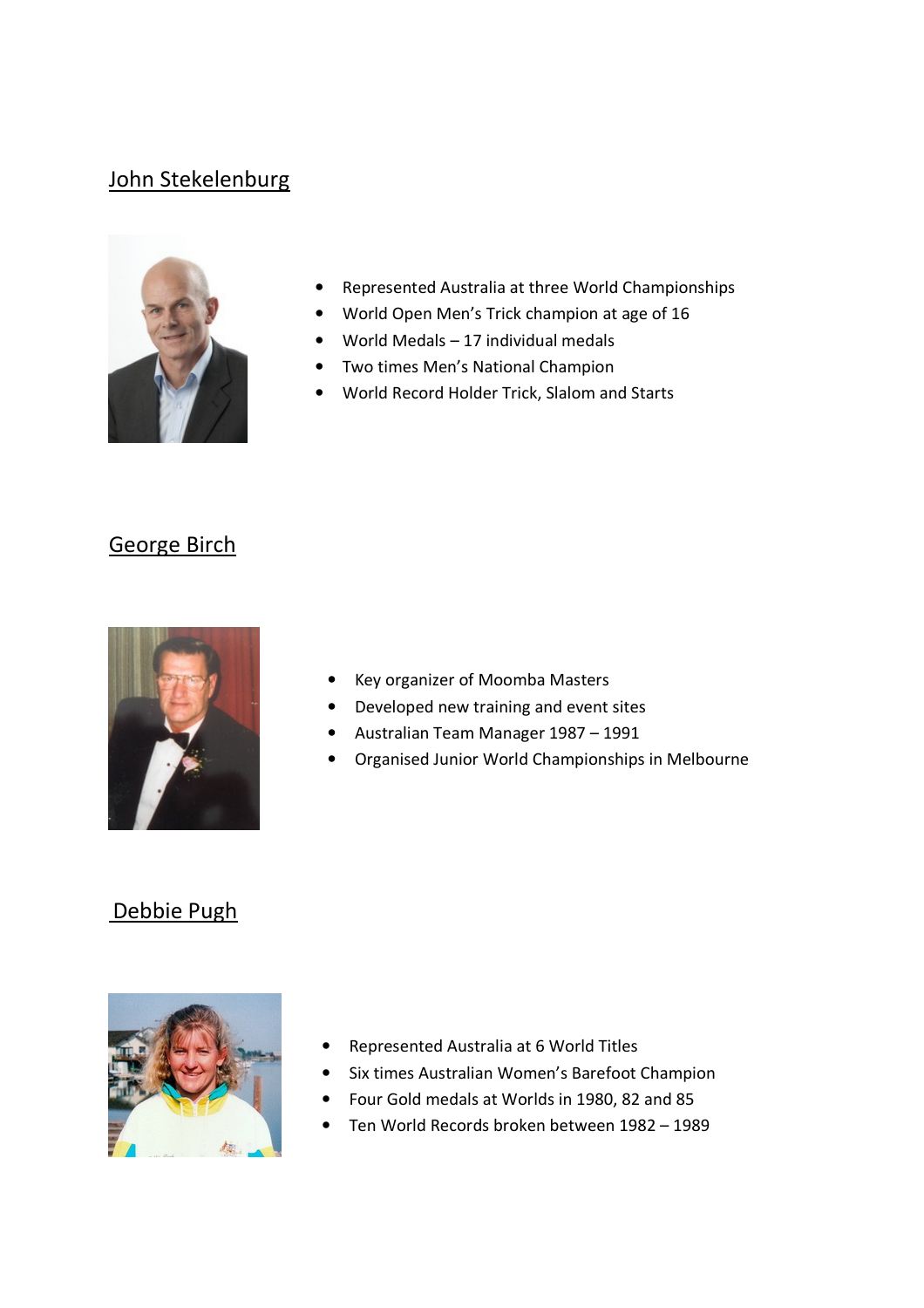# Alan Clark



- Founding member of the IWWF Technical Committee in 1960
- President of the World Water Ski Union in 1971 (IWWF)
- First World Championships held under Alan's leadership in South America
- Fifteen years as World Judge, Technical and administration

#### Wally Morris



- Four times National Champion
- Moomba Masters Overall and Slalom Champion in 1961
- Represented Australia at Worlds four times
- Instrumental with Col Birmingham in having the slalom course and boat speed altered after the 1965 Worlds at Surfers Paradise (approved IWWF Tech Committee)
- Key player in introducing Show Skiing and Barefooting to Queensland

#### Noel Stokes



- Chief Judge at National and World Championships
- Moomba Masters Judge
- Australian Team Manager
- Australian Selector
- Worlds Titles Trick Judge
- Key organizer and official at Moomba Masters
- Introduced helmets and the white line on jump ramp for safety purposes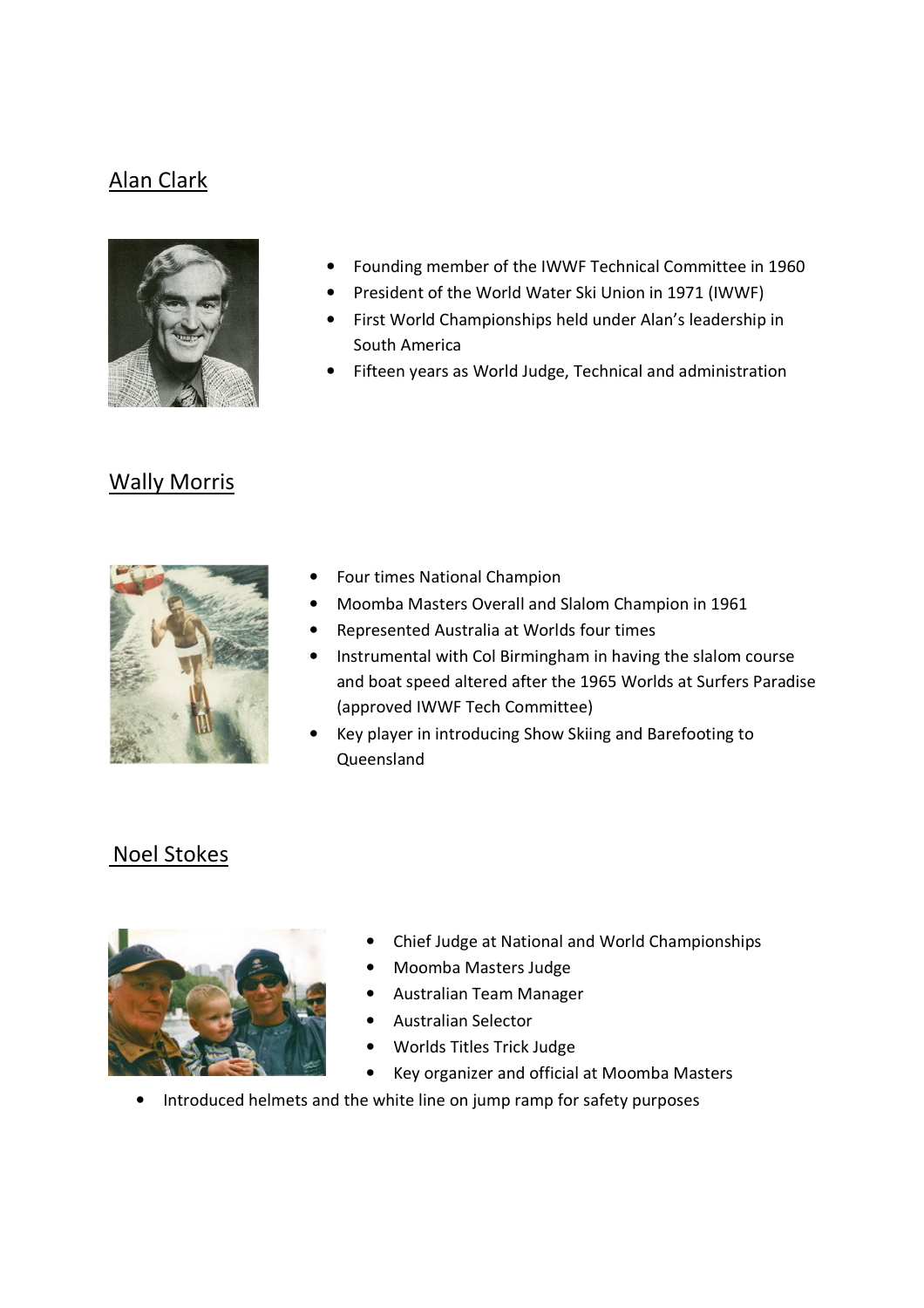## Daniel Watkins



- Created the Australian Pro Tour of Wakeboarding
- Three times Australian Champion
- Three times Australian Pro Tour Champion, multiple podium placements on US Pro tour, World Cup and World Series events
- Moomba Masters Champion
- United States Wake Magazine nominated Daniel as Australia's favorite rider multiple times

#### Fred Williams



• Prince Charles rode the 'Black Max'

- NSW Water Ski Association President
- Australian Team Manager
- Official Driver at major events including Moomba Masters
- Major ski designer and manufacturer and development of the Neo-rubber vest
- Major promoter of Water Skiing in Australia

#### Bev Bauman



- Queensland Overall Champion three times
- Represented Australia at World Championships in 1957, 1959
- Three time Gold Oscar in 1958, 1959 and 1960 winning Slalom, Trick and Jump